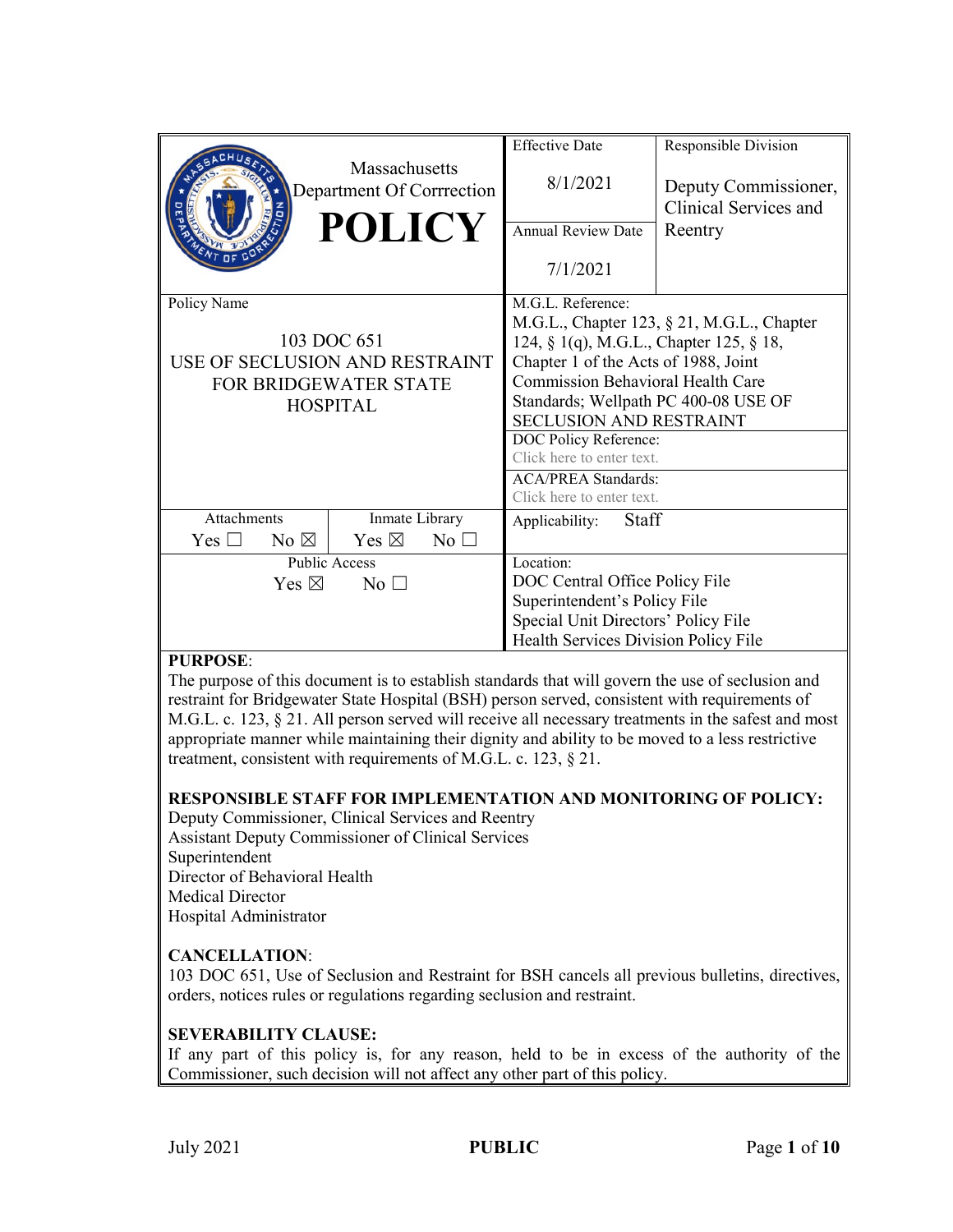# **TABLE OF CONTENTS**

| 651.01 | Definitions                               |   |
|--------|-------------------------------------------|---|
| 651.02 | <b>General Provisions</b>                 | 6 |
| 651.03 | <b>Staff Training</b>                     | 8 |
| 651.04 | <b>Quality Monitoring And Improvement</b> |   |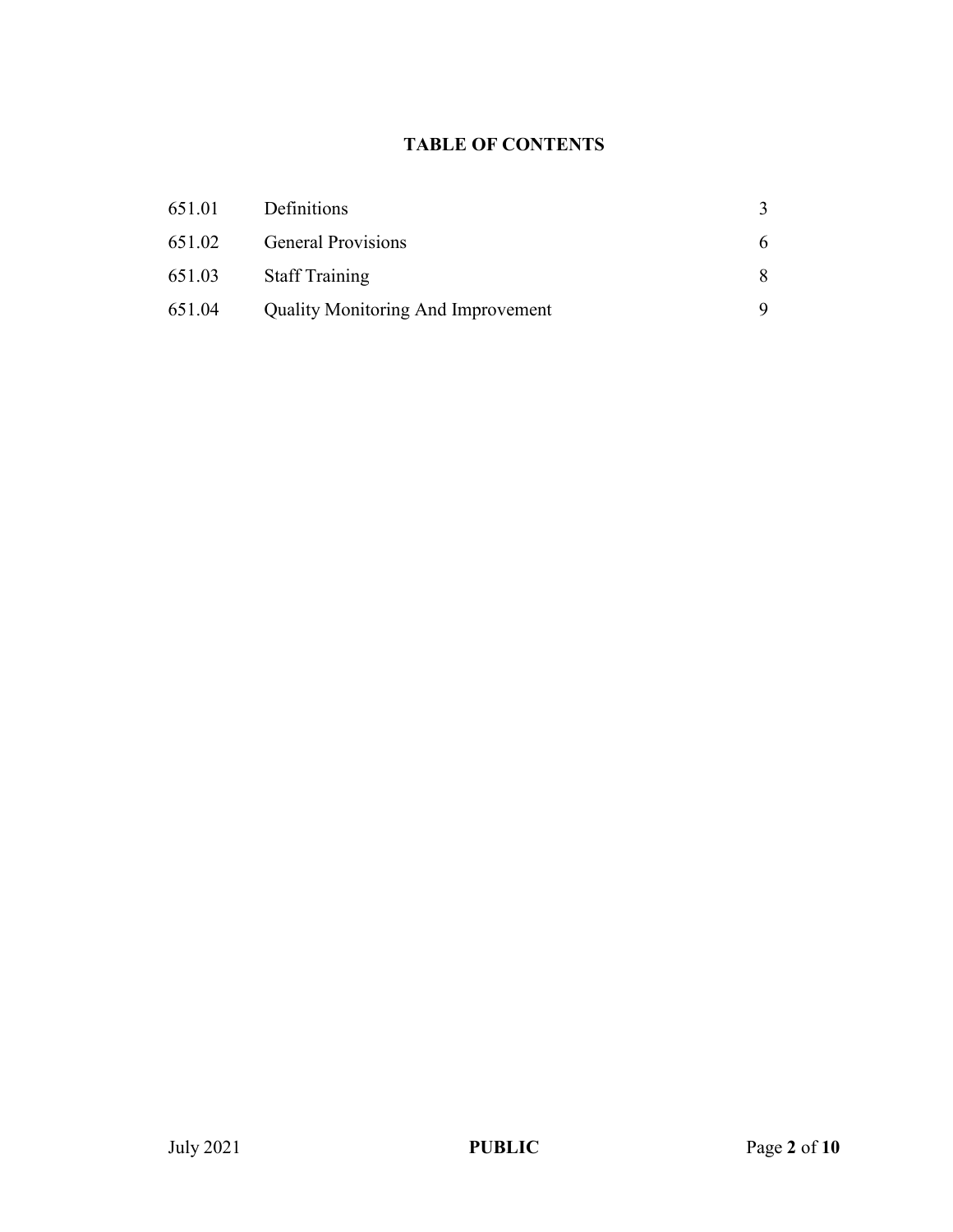# **651.01 DEFINITIONS**

Certified Physician's Assistant - A Certified Physician's Assistant who is deemed qualified and competent and designated by the Medical Director to order restraint, examine a person served in restraint, and discontinue orders for restraint.

Clinical Treatment Team Member - a Psychiatrist, Physician, Certified Physician's Assistant, Clinical Nurse Specialist, Registered Nurse, Licensed Practical Nurse**,** Licensed Mental Health Counselor**,** Clinical Social Worker, Psychologist, Activity Therapist, Mental Health Worker, Occupational Therapist, or Rehabilitation Therapist, any of whom are providing treatment to specific person served on a regular basis.

Credentialed Registered Nurse - A Registered Nurse who is deemed qualified and competent and designated by the Medical Director to order restraint, examine a person served in restraint, and discontinue orders for restraint**.**

Crisis Clinician - Licensed (or license eligible) Mental Health Professional (MHP) (e.g. Psychiatrist, Psychologist, Clinical Social Worker, Mental Health Counselor) or other licensed (or license eligible) Healthcare Professional Staff Member who is deemed qualified and competent by the Medical Director and who is tasked with the responsibility of assessing a person served from 5:00 PM to 10:00 PM on business days, and from 9:00 AM to 10:00 PM on Saturdays, Sundays and holidays.

Emergency - Any instance such as the occurrence of, or serious threat of, extreme violence, personal injury or attempted suicide.

Incident Report – Written documentation to be submitted via the Inmate Management System (IMS) by any staff member, detailing a circumstance or event.

Individual Crisis Prevention (ICP) Plan – an age and developmentally appropriate plan which identifies triggers and/or environmental factors that may signal or lead to agitation or distress in a person served. ICP Plans shall also identify strategies to help a person served and correctional and clinical staff to intervene with deescalation, redirection, or other professionally supported techniques to reduce such agitation or distress to decrease and/or avoid the use of seclusion and/or restraint with the person served. Formulation of the ICP Plan shall solicit input from the person served. If the person served is adjudged incompetent, the person served's legal guardian (if any and if the guardian is known, available for input, and has authority to make ordinary medical treatment decisions) may be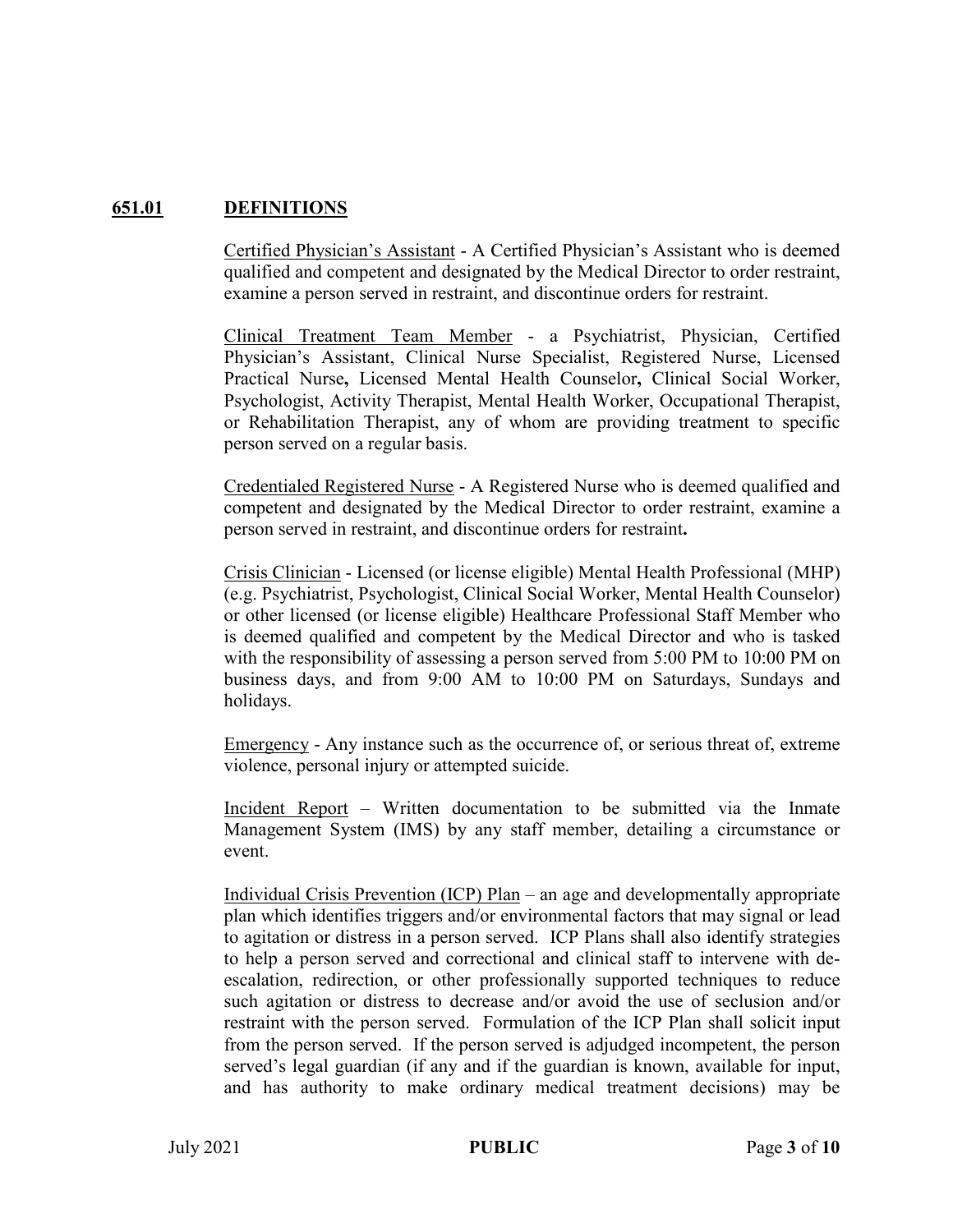consulted. Formulation of the ICP Plan may also include consultation with entities such as the Department of Mental Health and the person served's family.

Medical Director - The Medical Director of Bridgewater State Hospital, or any physician acting as his/her designee.

Person served- Any person who has been admitted or transferred to BSH pursuant to the provisions of G.L. c. 123.

Person served Medical Record – the person served medical record, including but not limited to current behavioral assessments, mental status examinations, problem lists, progress notes, treatment plans, physician's orders and medication administration records.

Physician – The Medical Director, or a Medical Doctor who is designated by the Medical Director to order restraint, examine a person served in restraint, discontinue orders for restraint, and provide coverage for person served in seclusion and restraint**.**

Restraint - Bodily physical force, mechanical devices, confinement in a place of seclusion other than the placement of a person served in his room for the night, or any other means which unreasonably limit freedom of movement. Medications may not be used as a restraint, but may be used:

- 1. in an emergency to prevent immediate, substantial and irreversible deterioration of serious mental illness, or
- 2. for other treatment purposes when administered pursuant to a court approved substituted judgment treatment plan.
	- A. Bodily physical force use of bodily physical force through a manual hold to limit a person served's freedom of movement, subject to the following exceptions:
		- i. Physical holding of a person served by a staff member manually for purposes of transporting a person served from one area of the hospital to another.
		- ii. Physical holding of a person served by a staff member for purposes of placing a person served in seclusion or restraint.
		- iii. Pursuant to a physician order, temporarily holding a person served in the shower or bathtub in order to assist with hygiene.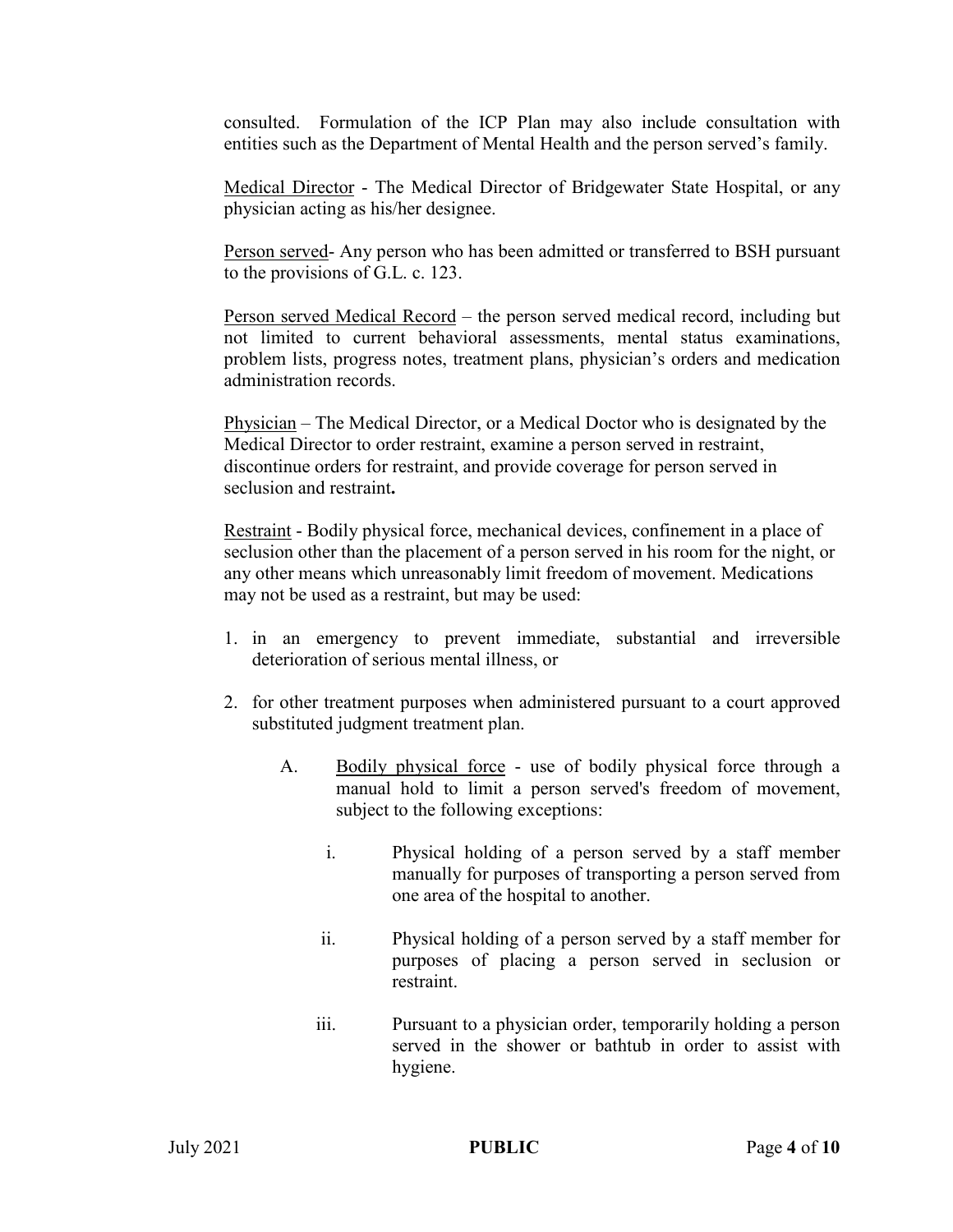- B. Mechanical restraint any physical device used to restrict the movement or normal function of a portion of a person served's body. However, mechanical restraint does not include any of the following:
	- i. The temporary use of mechanical or physical devices, including but not limited to orthopedically prescribed appliances, surgical dressings and bandages, protective helmets and supportive body bands, for safety or security purposes to prevent injury to a person served as a result of any medical or physical impairment.
	- ii. Other physical holding when necessary for routine physical examinations and tests, or for orthopedic, surgical, and other similar medical treatment purposes or when used to provide support for the achievement of functional body position or proper balance or to protect a person served from falling out of bed or to permit a person served to participate in ongoing activities without the risk of physical harm.
	- iii. Use of any mechanical device which limits freedom of movement during transportation of a person served to or from Bridgewater State Hospital.
	- iv. The temporary use of any mechanical device to restrain a person served for safety or security purposes when the person served is being transported within Bridgewater State Hospital.
- C. Seclusion The involuntary confinement of a person served in a room alone either by means of a locked door which cannot be opened from the inside, or where the person served reasonably believes that he will be prevented from leaving by other means. Seclusion does not include any of the following**:**
	- i. Placement of a person served in his room on a housing unit for the night at the regular hour of sleep.
	- ii. Temporary placement of a person served alone in a room for no longer than ninety (90) minutes to await medical assessment and/or treatment.
	- iii. Placement of a person served, at his request, in his own room on a housing unit.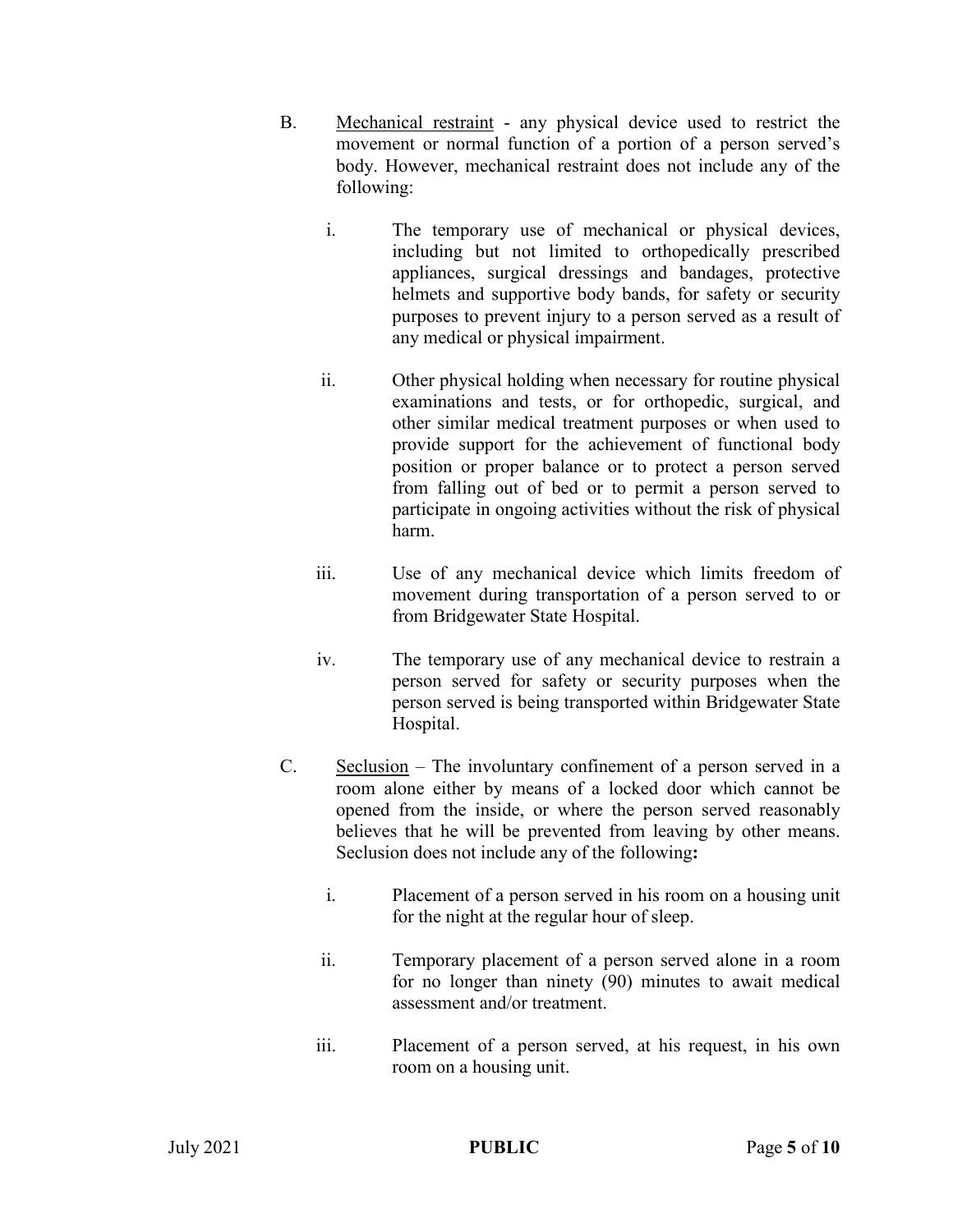- iv. Placement of a person served, at his request, his own room on a housing unit as outlined in the Quiet Time Procedure.
- v. Temporary placement of a person served in a room for person served and inmate counts and movement.

Specially Trained Observer ("STO") - An employee who is designated by the Medical Director, and who has been specially trained to understand, assist, observe and afford therapy to (*i.e.* engage with) a person in seclusion or restraint.

Superintendent - The Superintendent of Bridgewater State Hospital. For purposes of section 651.02 of this policy only, superintendent shall mean the medical director of Bridgewater State Hospital. All other references in this policy to superintendent shall mean the chief correctional administrative officer of Bridgewater State Hospital as defined by G.L. c. 125, section 1 and appointed by the Commissioner of Correction under section 2.

# **651.02 GENERAL PROVISIONS:**

- 1. It is the policy of Bridgewater State Hospital to prevent, reduce, and strive to eliminate the use of seclusion and restraint in a way that is consistent with its mission, and its commitment to provide a safe environment for its person served, staff, and visitors. Toward this end, BSH is committed to the prevention of emergencies that otherwise might have the potential to lead to the use of seclusion and restraint. BSH is committed to using seclusion and restraint only in an emergency, and discontinuing its use in accordance with M.G.L. c. 123, § 21.
- 2. Seclusion and restraint of a person served may only be used in cases of emergency when non-physical intervention would not be effective. Neither seclusion nor restraint shall be used for punishment, convenience, discipline, or failing to take non-court-ordered medication.
- 3. Correctional staff are prohibited from authorizing any form of seclusion or restraint. Seclusion and restraint must be authorized by a physician who is present at the time of the emergency. If the physician is not available in the event of an emergency, seclusion may be ordered by a licensed healthcare professional, licensed mental health professional, registered nurse or a certified physician's assistant for a period of up to one (1) hour, following a personal assessment of the person served, and upon an order by that clinical staff member; however, placement in restraints may only be ordered for such a period following a personal examination of the person served by, and upon an order of, a registered nurse. Such an order must be documented. Within the one (1) hour period, the person served should be examined by a physician. If such examination does not occur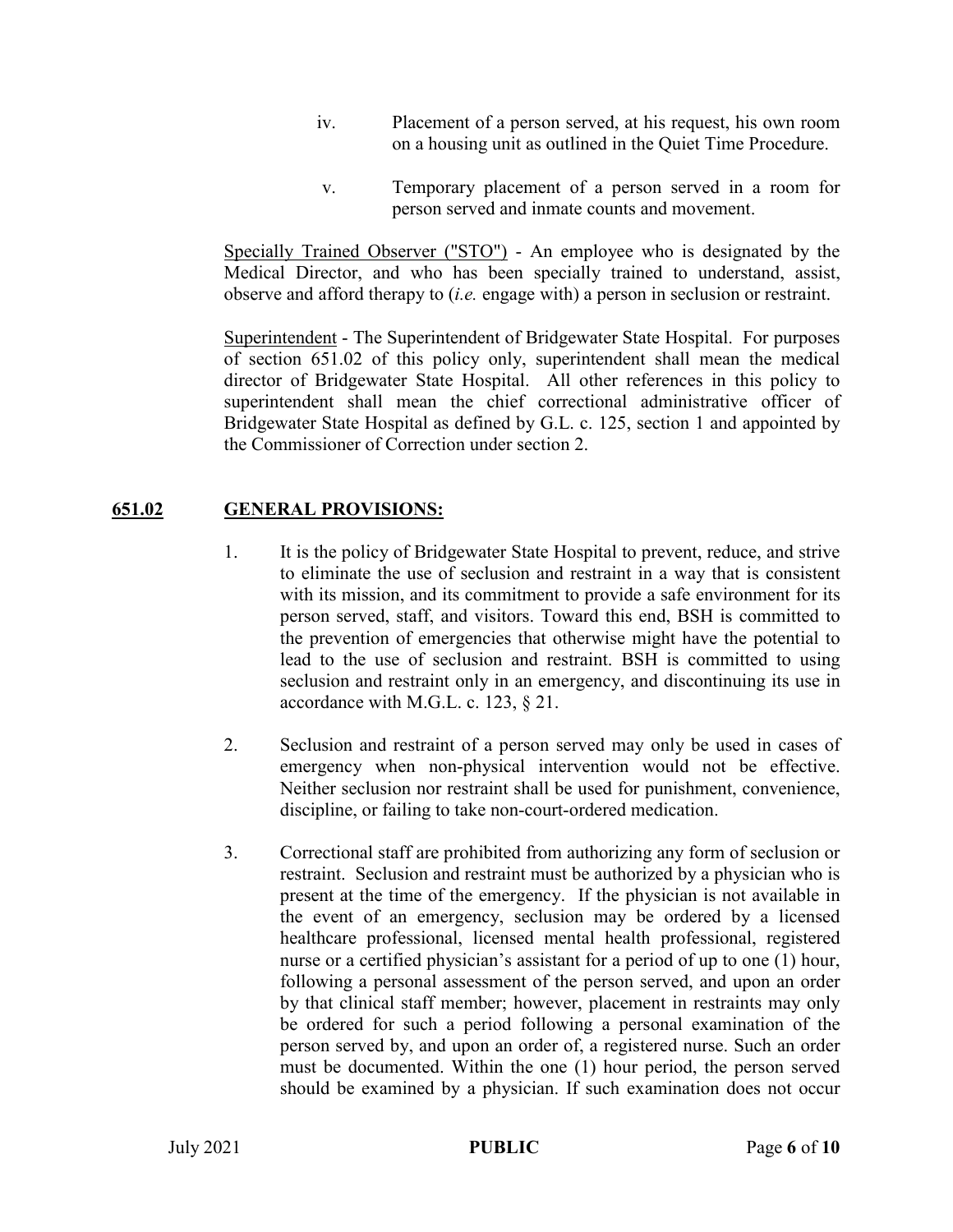within the one-hour period, the person served may be secluded or restrained for an additional one (1) hour period, following a personal examination of the person served by, and upon a written order of, a registered nurse until the person served is examined by a physician. In the event that seclusion or restraint is extended beyond one hour by a nonphysician, the physician shall attach to the seclusion or restraint form a written report as to why his/her examination was not completed by the end of the first hour of seclusion or restraint.

- 4. No order for seclusion or restraint issued by a physician shall be valid for a period of more than three (3) hours beyond which time it may be renewed upon personal examination of the person served by a physician or, as set forth in this policy, a registered nurse, or a certified physician's assistant (consistent with M.G.L. c. 123, § 21). Any order for seclusion or restraint issued by a registered nurse or a certified physician's assistant shall not be valid for more than three (3) hours, after which any renewed order must be issued upon a personal examination of the person served by a physician (consistent with M.G.L. c. 123,  $\S$  21).
- 5. A personal examination of a person served should include, unless clinically contraindicated, entrance into the room where the person served has been placed in seclusion or restraint. Such an examination, unless contraindicated for clinical or security considerations, shall be private. If a person served placed in seclusion is asleep during normal daytime hours, a personal examination shall include an attempt to arouse the person served verbally unless clinically contraindicated, and such contraindications are documented. No attempt to wake a secluded person served shall be required for any person served who is asleep between 9 pm and 7 am. In all instances, however, a personal examination shall require the physician, registered nurse, or certified physician's assistant to make visual rounds and, if necessary, renew or terminate orders for seclusion, and update progress notes.
- 6. Every order to initiate or continue the use of seclusion and/or restraint with a person served shall identify the grounds for such order, including but not limited to the emergency necessitating the use of seclusion and/or restraint. All seclusion and restraint orders shall document that less restrictive alternatives, including strategies identified in the person served ICP plan, if any, would be inappropriate or were ineffective under the circumstances. Such orders shall be legible. Every person served medical record shall document medical contraindications to placement in four point restraints.
- 7. Safety and clinical leadership of the hospital shall conduct Risk Management meetings each weekday morning to discuss the status of each person served who is currently being secluded and/or restrained, including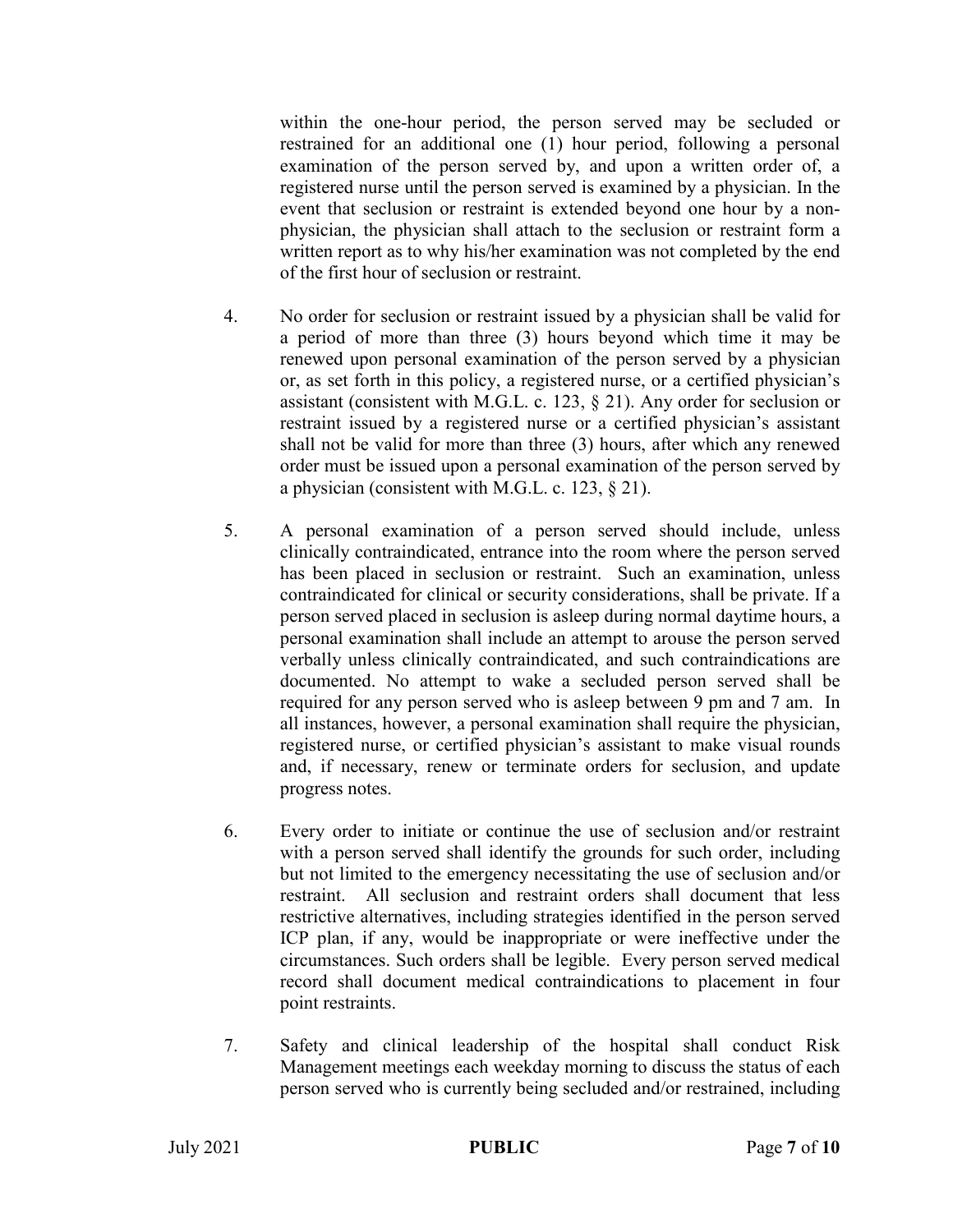any steps that can be taken to facilitate the release of such person served from seclusion and/or restraint.

- 8. No person served shall be kept in seclusion or restraint without being under the observation of a Specially Trained Observer (STO). Any person served placed in seclusion will be monitored on one-to-one observation by an STO for the first hour of seclusion. Thereafter, STO's will remain present in the area where the person served is secluded and will check each seclusion person served at least every ten (10) minutes for signs of respiration and other activity. STO's shall document their observations and make reports directly to the clinical staff as specified in this policy. A Person Served in seclusion may be monitored remotely under constant observation via Audio/Visual equipment if direct monitoring causes them distress or agitation, or if he obscures the window precluding direct observation. Remote monitoring may only be conducted if it is authorized by the Medical Director or designee, and this is documented in the medical record. The STO must be located so that he/she is within verbal contact of the person served at all times**.** All person served in restraints will be continuously observed by an STO**,** therefore, may not be monitored remotely via Audio/Visual equipment.
- 9. Any seclusion or restraint of a person served for more than eight (8) hours in any twenty-four (24) hour period must be authorized by the Superintendent, or a physician specifically designated to act in the absence of the Medical Director**.** Authorization that occurs in the absence of the Medical Director must be reviewed by the Medical Director upon his/her return to the Hospital.
- 10. Within twenty-four (24) hours after the conclusion of the seclusion or restraint event, the person served shall be afforded the opportunity to provide written comment on the circumstances leading to the use of seclusion or restraint and the manner of the seclusion or restraint utilized. The person served shall be provided a flex pen along with a copy of the initial seclusion or restraint order on which to comment prior to physical discharge from seclusion. Upon completion of any comments by the person served**,** the form shall be filed in the medical record.
- 11. All other documentation pertaining to a person served placed in seclusion and restraint shall be included in the person served's medical record.
- 12. There shall be no seclusion or restraint of a person served under the age of eighteen.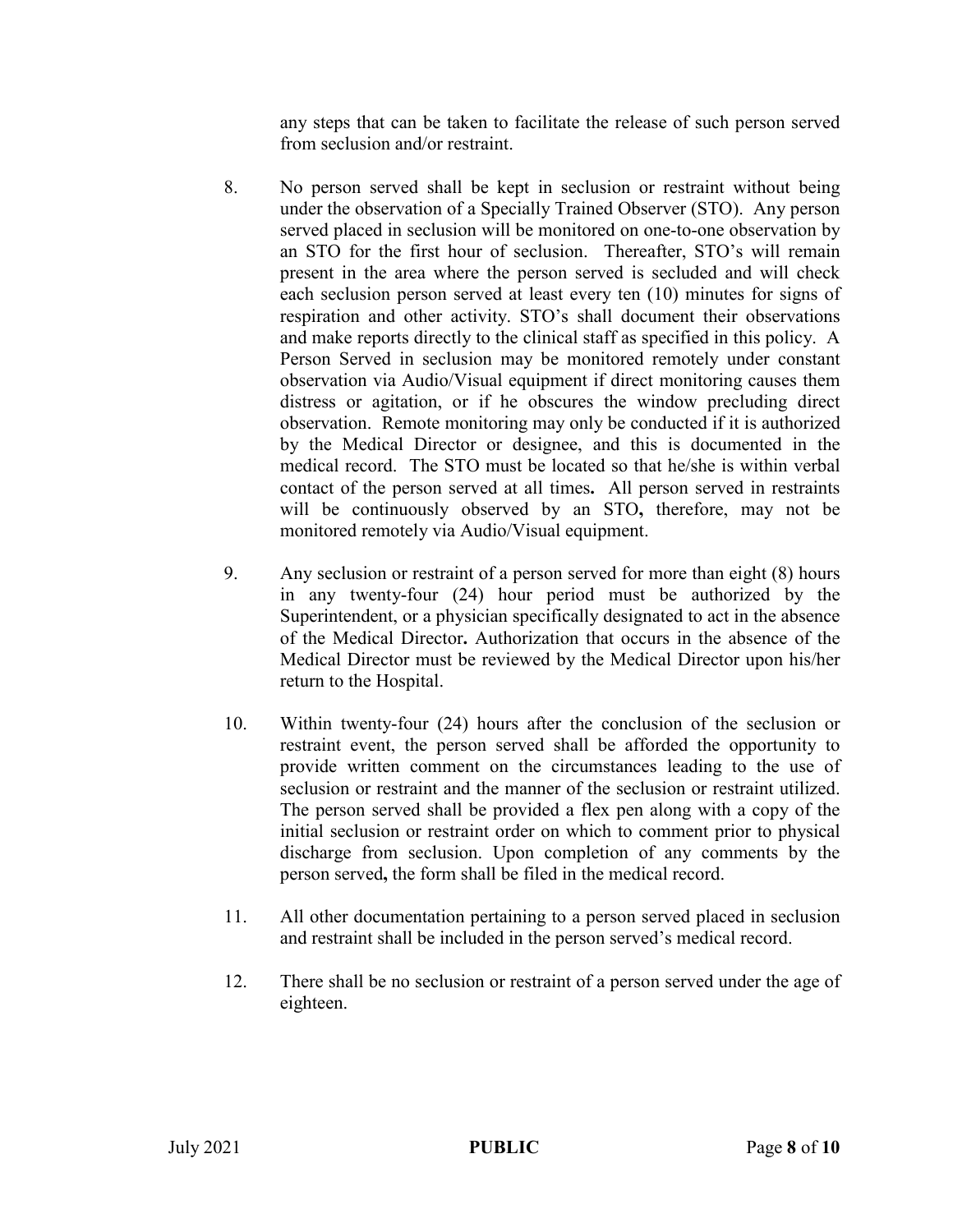### **651.03 STAFF TRAINING**

- A. To minimize the use of restraint and seclusion, all staff shall be trained regarding:
	- 1. Legal and clinical requirements for seclusion and restraint; deescalation techniques; application and monitoring of seclusion and restraint, and approaches to facilitate the earliest possible release from seclusion and restraint. BSH State Sentenced Units' staff who are correctional employees must demonstrate their competencies in such training.
	- 2. The use of acute intervention strategies, which is trauma-informed and focuses on how to attempt to manage difficult person served behaviors on the housing units without transfer to seclusion or restraint.
	- 3. The use of positive behavioral interventions for seclusion and restraint with a curriculum that includes:
		- a. Identifying the impact of seclusion and restraint through the lens of the person served.
		- b. Recognizing trauma and its impact on persons served.
		- c. Creating cultural change by identifying and addressing the myths of mental illness.
		- d. Case study review and hands on activities based on real stories.
- B. In addition, staff shall not be allowed to be involved in the use of seclusion and restraint, unless they first receive training in, and demonstrate an understanding of the following:
	- 1. The underlying causes of threatening behaviors exhibited by the person served.
	- 2. The fact that persons served sometimes exhibit aggressive behavior that is related to their medical condition and not related to their emotional condition.
	- 3. How staff behavior can affect the behavior of the person served.
	- 4. De-escalation, mediation, self-protection and other techniques.
	- 5. Signs of physical distress in persons served who are being restrained or secluded.